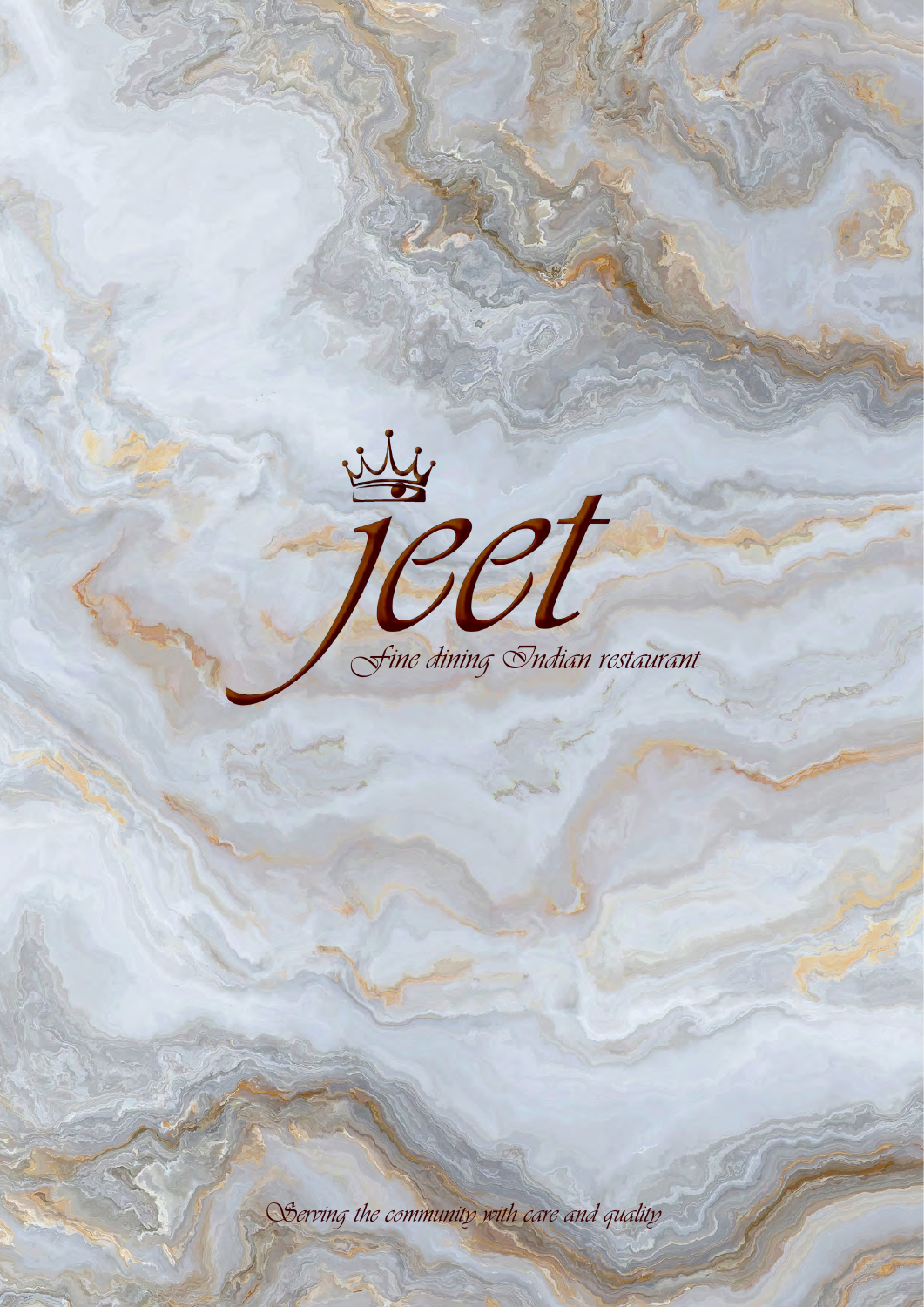

Welcome to jeet fine dining Indian restaurant. jeet is the name of our experienced head chef's lovely little boy.  $\bar{\mathcal{O}}$ t also means winning, and we are totally committed to winning over our customer's taste buds by offering them quality food and excellent service. Our dedicated hard-working chef with over 30 years experience has been producing authentic  $\oslash$ ndian cuisine with a number of award-winning restaurants. The Balaka in St. Andrews is one of them. Here at jeet we only use the best and freshest of ingredients, locally sourced when possible to maintain the highest standard of our authentic Indian cuisine.

We hope you will enjoy dinning with us, and hope all the hard work of the whole jeet team from the kitchen to the front of house will enhance your experience. We are constantly working hard to ensure your complete satisfaction.

We would appreciate any comment or suggestion that you may have to make our service more enjoyable for you.

> We accept all major debit and credit cards. We look forward to seeing you again.

> > Mild Medium Hot Super hot

#### *Allergens*

*While all due care has been taken to ensure allergens are applied to the correct dishes, we would still like to request you to inform our allergenconsciousordertaker about your specific food allergens as an extra precaution.*

*(g) Gluten (e) Egg (f) fish (n) nuts (d) dairy (c) crustaceans*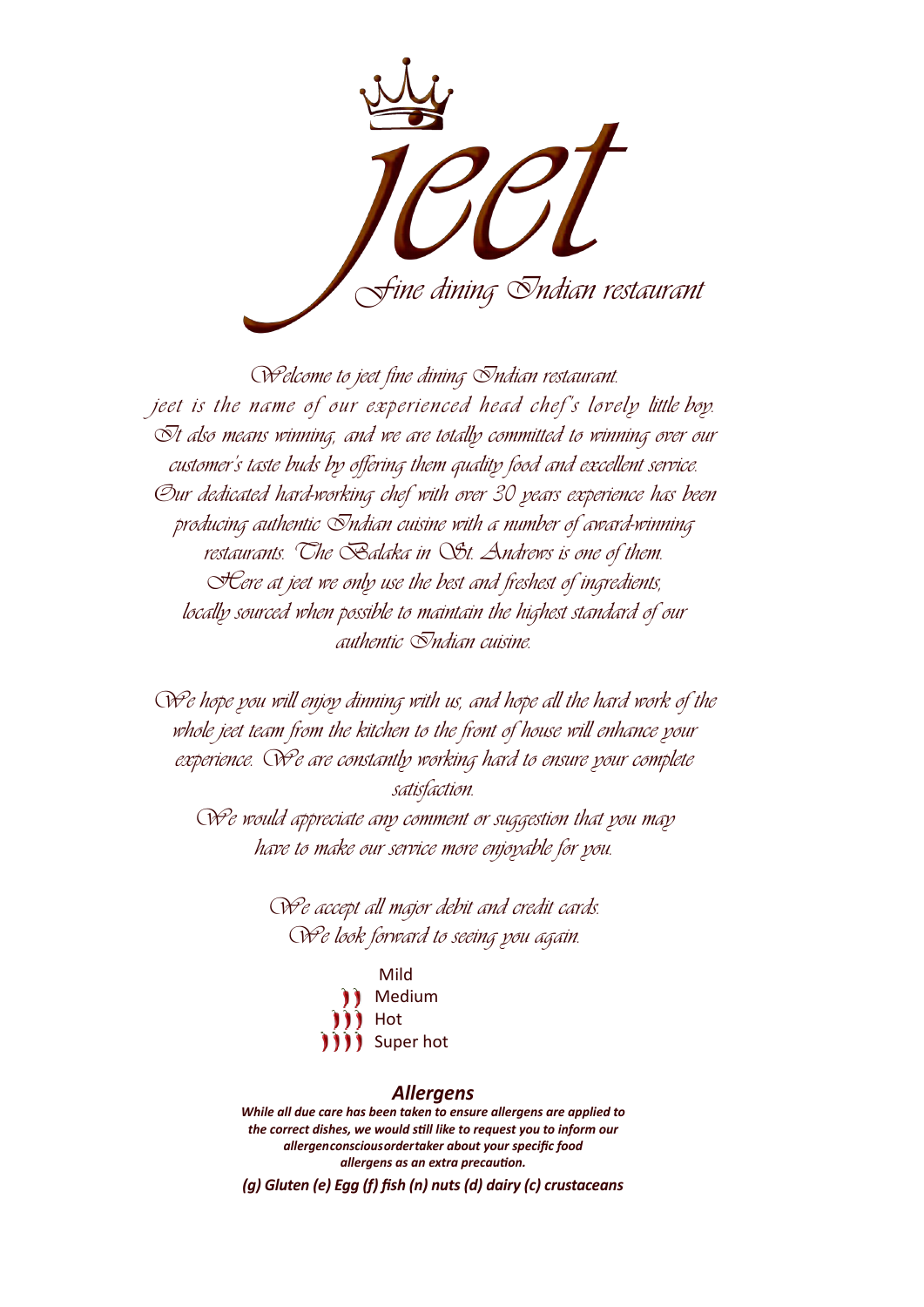# Appetisers

### Pakora

## **Puree(g)**

## Samosa(g)

### **Jeet favourite starter**

| A fillet of fresh sea bass marinated in lime juice, turmeric, mustard, ground coriander<br>and cumin and then deep fried. |  |
|---------------------------------------------------------------------------------------------------------------------------|--|
|                                                                                                                           |  |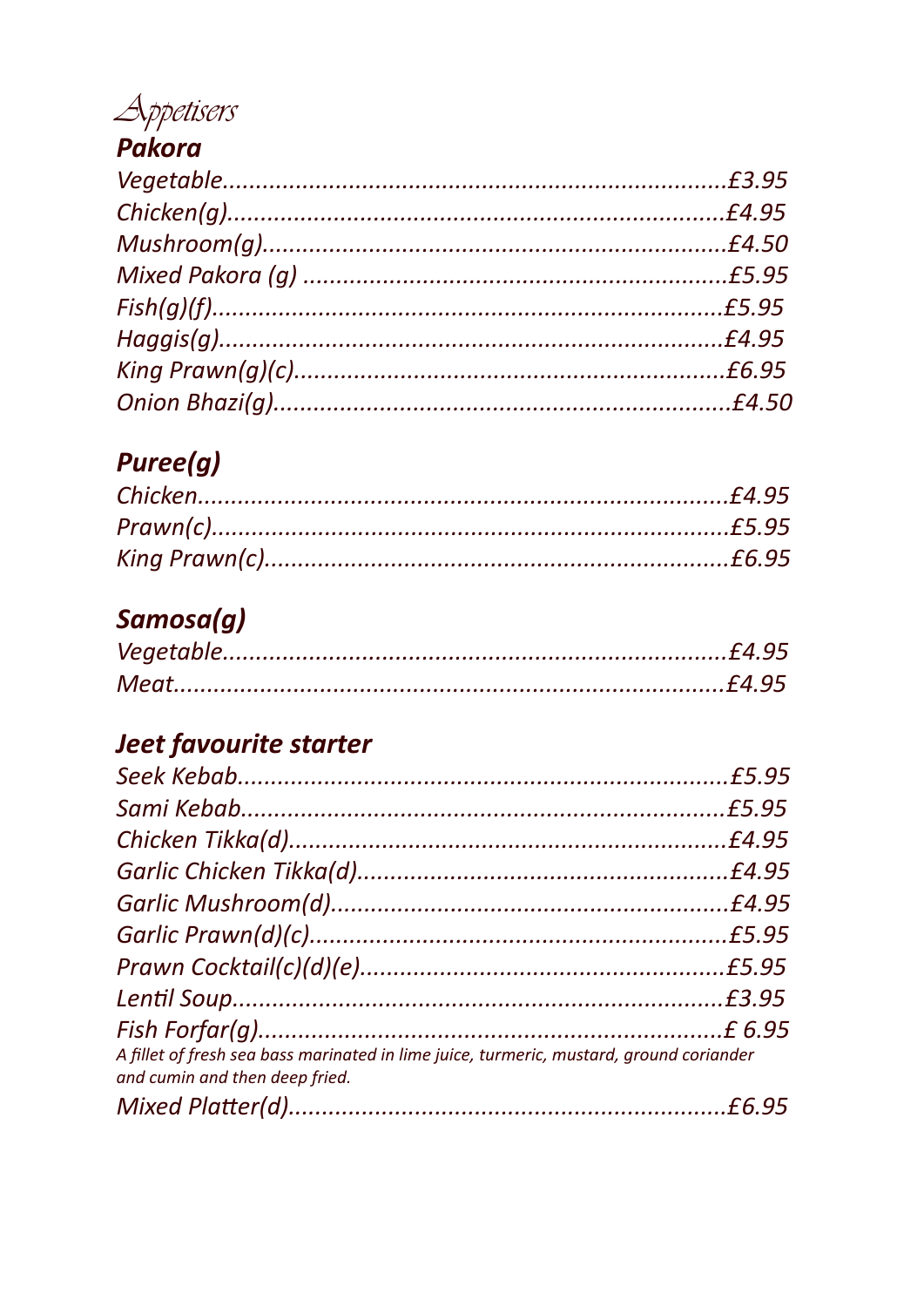| <b>Bits &amp; Pieces</b> |  |
|--------------------------|--|
|                          |  |
|                          |  |
|                          |  |
|                          |  |
|                          |  |
|                          |  |
|                          |  |
|                          |  |
|                          |  |

# **Tandoori Selection**

**India's very own and unique style of cooking.** 

**The process is based on careful marination of succulent pieces of chicken/lamb/prawn or king prawn. It's marinated overnight in home made yogurt, lemon juice, freshly crushed garlic, ginger, green chilli, turmeric and other tandoori spices and then cooked in a tandoor. Our all tandoori dishes are served with a portion of pilau rice, a mild/medium or hot sauce according to your choice, salad on the side and served in a sizzling dish.**

**(all tandoori dishes contain dairy apart from Seek Kebab)**

|                                                                                                                                                                                                 | £13.95  |
|-------------------------------------------------------------------------------------------------------------------------------------------------------------------------------------------------|---------|
|                                                                                                                                                                                                 |         |
|                                                                                                                                                                                                 | £13.95  |
|                                                                                                                                                                                                 |         |
|                                                                                                                                                                                                 |         |
|                                                                                                                                                                                                 |         |
| Assortment of all the above: chicken tikka, lamb tikka, tandoori chicken, king prawn<br>and seek kebab, with a portion of pilau rice and a plain naan bread.                                    |         |
| Tender pieces of lamb chops marinated overnight in yogurt, freshly crushed garlic,<br>ginger, green chilli, Lemon juice and mixture of other spices then cooked in a tandoor.                   |         |
| Slices of tender breast chicken marinated in yogurt with freshly crushed garlic and<br>then carefully mixed with ginger, green chilli, turmeric, lemon juice and cooked in a tandoor.           |         |
| Marinated cubes of succulent chicken breast with mixture of various tandoori spices cooked<br>in a tandoor, garnished with roasted onion, green pepper and mushroom. Served in a sizzling dish. | £14.95. |

*tarians as well as non-vegetarians.*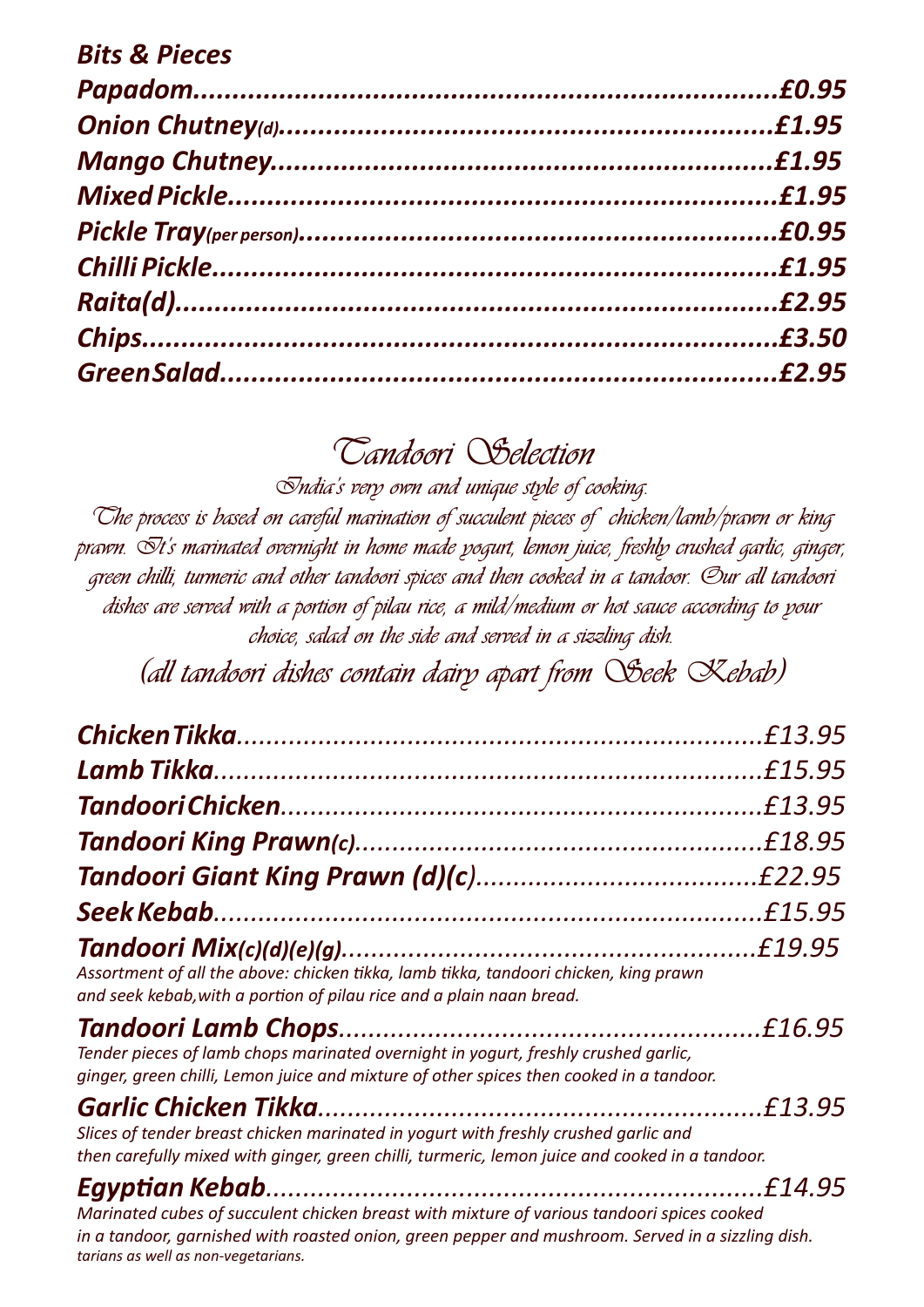### *Turkish Kebab.....................................................................£16.95*

*Cubes of tender Scottish lamb marinated in yogurt and lime juice with garlic, ginger, turmeric, and other spices garnished with roasted onions, green pepper and mushrooms.*

### *Malai Tikka Kebab..............................................................£14.95*

*One of the tastiest dishes among our carefully designed tandoori selection. Succulent pieces of chicken marinated in yogurt and lime juice with garlic, ginger, green chilli, ground white pepper and home- made Malia (cream) and cooked in a tandoor.*

*Paneer Tikka Kebab............................................................£13.95*

*Pieces of fresh homemade paneer (Indian cheese) marinated in yogurt and lime juice with freshly crushed garlic, ginger, green chilli cooked in a tandoor, served in a sizzling dish. One of the most popular tandoori dishes, especially loved by vegetarians as well as non-vegetarians.*

# **Fish Lovers Special**

*Our experienced chef very carefully designed some fish dishes, striving to satisfy the delicate taste buds of those who love fish and healthy living. Fresh Scottish Salmon/Sea bass/Haddock marinated overnight in home-made yogurt and lemon juice with freshly crushed garlic, ginger, green chilli, turmeric and other tandoori spices and then cooked in a tandoor and served with pilau rice on the side.*

*One of the best curries from our chef''s recommendation. One piece of fresh Scottish salmon marinated in lime juice, turmeric, crushed garlic and mixture of other spices, fried in mustard oil and then put it into a medium hot sauce.*

# *Sea Bass Bhuna(f).................................................................£13.95*

*A fillet of sea bass marinated in lime juice turmeric and other spices, fried in mustard oil and then covered in a rich medium hot sauce cooked with green chilli, garlic, ginger and tomato.*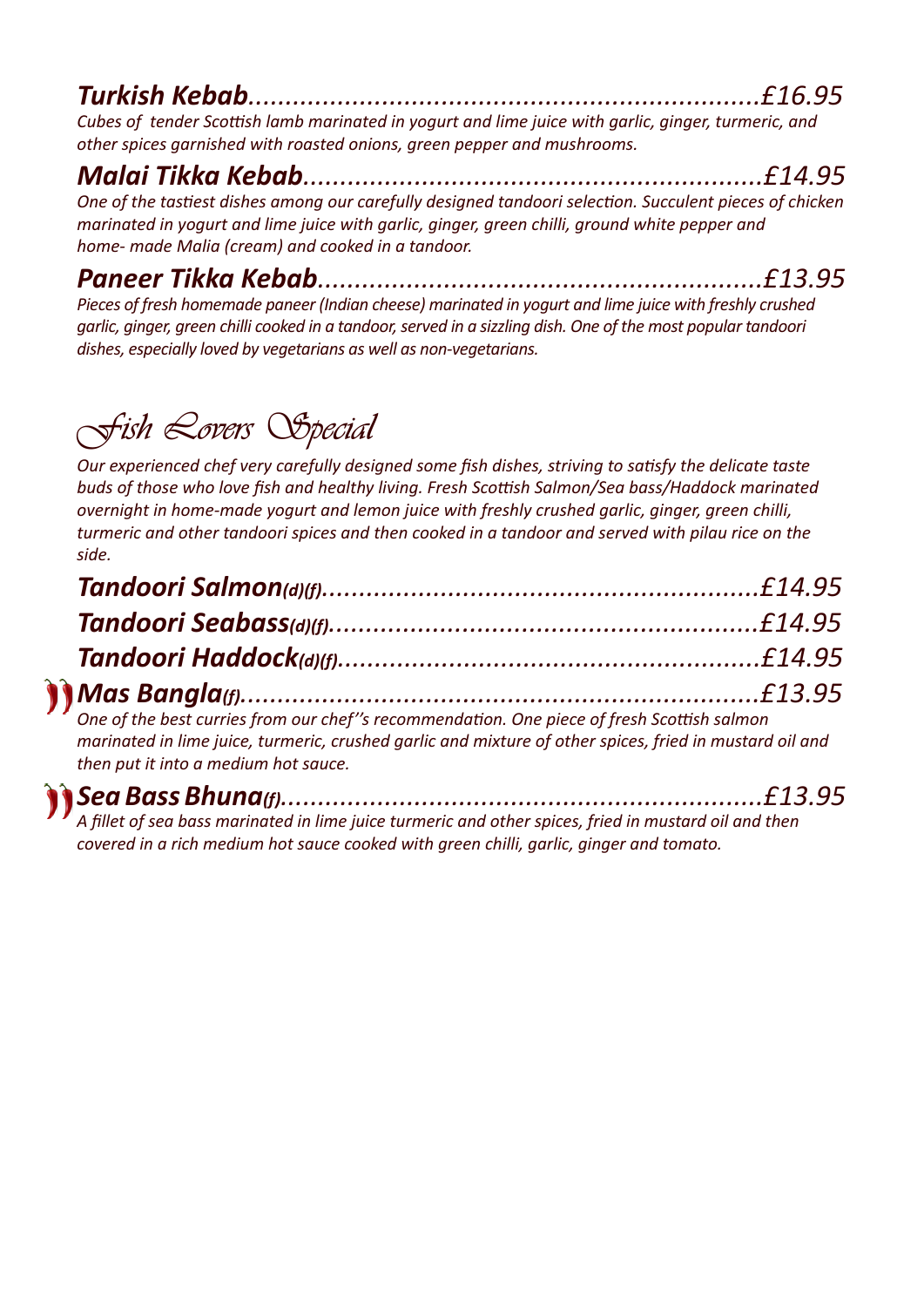|  | <i>Ohef's Recommendation</i> |  |
|--|------------------------------|--|
|--|------------------------------|--|

*(Rices/Nan breads are not incuded)*

#### *Lamb Jalapani......................................................................£12.95*

*Tender and lean pieces of lamb well marinated overnight in a variety of herbs and spices, cooked in a very special way with fresh garlic, ginger, green pepper, red pepper and spring onion, garnished with fresh coriander on the top.*

### *Royal Chicken(d)....................................................................£11.95*

*Marinated chicken cooked with fresh garlic, ginger, chillies, coriander and other spices. One of the most popular curries.*

#### *King Prawn Lanka(c)(d)..........................................................£15.95 Chef''s own recipe. Carefully selected large fresh water king prawns cooked in a mouth-watering thick*

*and tangy sauce with coconut cream, freshly crushed green chilli, ginger, onion, coriander and a touch of fresh cream, garnished with fried fresh dry red chilli and garlic on the top.*

*King Prawn Garlic Chilli(d)....................................................£15.95 King prawn with freshly crushed garlic, green chilli, ginger, spring onion and coriander. Fairly spicy but the strength can be altered according to your taste buds.*

## *Prawn Masala(d)............................................................................£12.95*

*Delicious fresh prawns cooked in a very special masala sauce with garlic, ginger, coriander and a combination of other Indian spices.*

| Marinated chicken/lamb cooked in very mild butter-based sauce with ground almond, desiccated                                                                                                                                                                                                                                                              |               |
|-----------------------------------------------------------------------------------------------------------------------------------------------------------------------------------------------------------------------------------------------------------------------------------------------------------------------------------------------------------|---------------|
| coconut and other mild spices.                                                                                                                                                                                                                                                                                                                            |               |
| $\lambda$ and $\lambda$ and $\lambda$ and $\lambda$ and $\lambda$ and $\lambda$ and $\lambda$ and $\lambda$ and $\lambda$ and $\lambda$ and $\lambda$ and $\lambda$ and $\lambda$ and $\lambda$ and $\lambda$ and $\lambda$ and $\lambda$ and $\lambda$ and $\lambda$ and $\lambda$ and $\lambda$ and $\lambda$ and $\lambda$ and $\lambda$ and $\lambda$ | <i>CAA</i> OF |

*Chicken Garlic Chilli(d)..........................................................£11.95 Succulent pieces of marinated chicken tikka cooked in a medium to hot sauce with freshly crushed garlic, g reen chilli, ginger and onion, garnished with coriander.*

*Village Curry(d).......................................................................£11.95 Fancy something different! Chef's own recipe from his home village.* 

| Succulent cubes of marinated chicken cooked in medium to hot masala sauce with freshly crushed<br>garlic, green chilli, ginger, mixed pepper with a touch of fresh cream, garnished with bullet chilli. |  |
|---------------------------------------------------------------------------------------------------------------------------------------------------------------------------------------------------------|--|
| Chef's own creation. If you love cumin, this is your curry. Succulent pieces of chicken or lamb.<br>Cooked in a medium hot sauce, with lots of cumin, garlic, ginger and coriander.                     |  |
|                                                                                                                                                                                                         |  |
| A combination of different meat curries carefully selected by our experienced chef.<br>Served with chapati and a portion of Pilau rice.                                                                 |  |
|                                                                                                                                                                                                         |  |

*Specially created by carefully mixing of very tender Chicken tikka, king prawn, seek kebab cooked in a medium to hot sauce with chunk of onion, mixed pepper, crushed garlic, ginger and a touch of mango chutney to allow a tangy after taste.*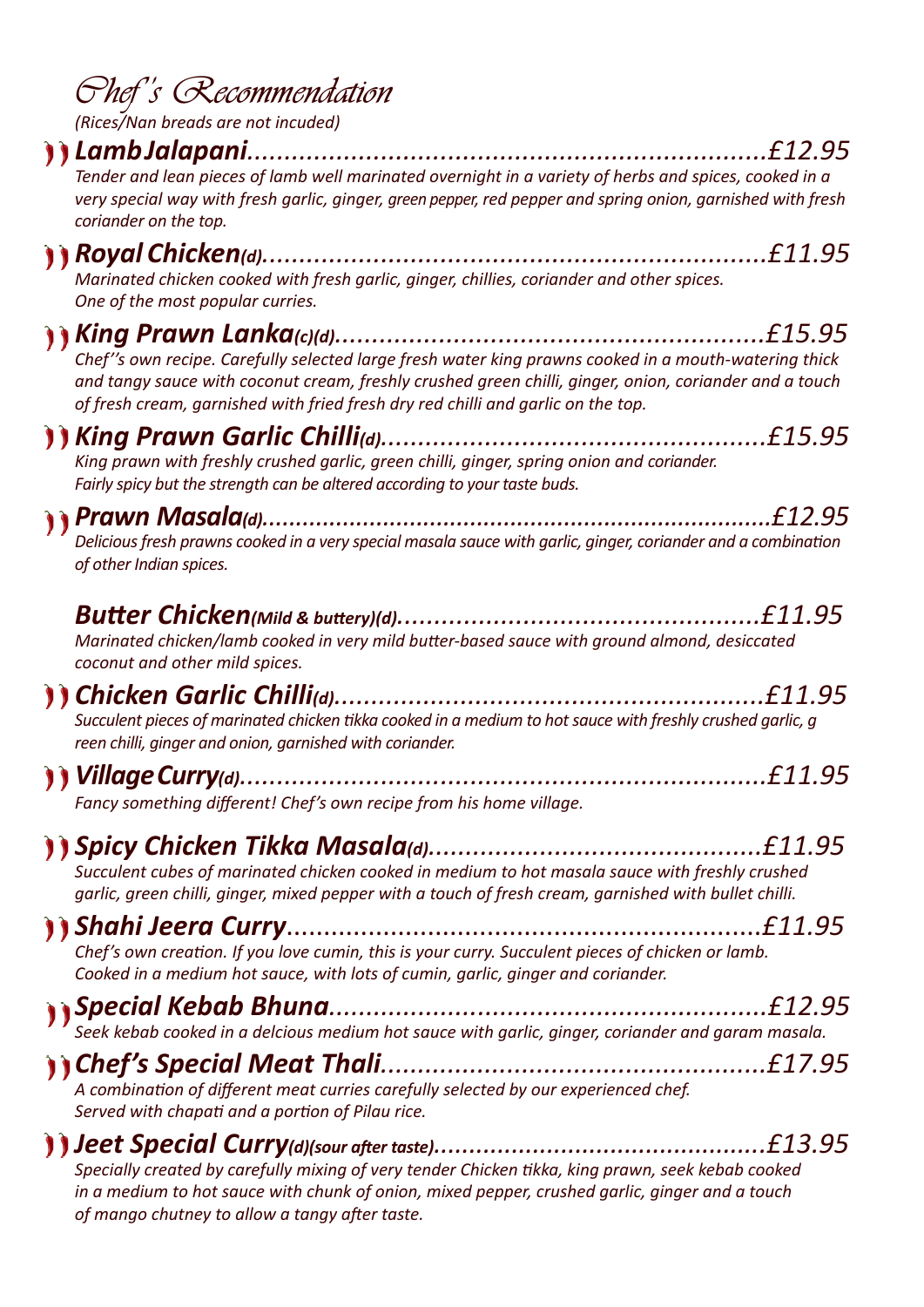## **House Specialities**

*(Rices/Nan breads are not incuded)*

#### *Kashmiri Chicken(Mild, Creamy & Fruity)(d)(n)*

*Tender chicken in a very mild and creamy sauce cooked with mango/pineapple, ground almonds and desiccated coconuts.*

#### *Chicken Burma Korma(Mild, Creamy and fruity)(d)(n)*

*Tender chicken in a very mild and creamy sauce cooked with ground almonds, desiccated coconuts and decorated with a piece delicious fried fresh banana.*

#### **Pasanda***(Mild, Creamy & Nutty)(d)(n)*

*Cooked in very mild and creamy sauce with ground almonds and cashews.*

### *Jhalfrezi(d)*

*A very popular and famous curry cooked in a rich & spicy sauce with crushed green chilies, onions, green peppers, garnished with bullet chilli. Great for those who love a little kick!*

#### *Lemony Chicken(Lemony)*

*A delicious medium curry based on lemon juice, garlic ginger and a combination of various spices garnished with lots of chopped green chillies and fresh coriander.*

### *M Korai(d)*

*A delicious medium to hot curry, cooked with fresh garlic, chillies, ginger, mixed peppers, spring onions, garnished with fresh coriander and served in a sizzling hot Indian Korai (traditional Indian metal pot)*

### *Balti(d)*

*A fairly spicy curry cooked with freshly crushed garlic, ginger, onion, green pepper garnished with fresh coriander, served in sizzling Korai (traditional Indian metal pot)*

#### *Chasni(Sweet & Sour)(d)*

*Well marinated in a variety of herbs and spices cooked in a thick sweet & sour sauce.*

### *Karachi*

*A fairly spicy curry with a beautiful flavour of herbs and spices prepared with green pepper, red pepper, chillies, garlic, ginger and fresh coriander.*

### *Afghani Gost(d)*

*Marinated tender lamb cooked in a medium hot sauce with chickpeas and other Indian spices.*

### **11 Saag Gost**

*A medium strength delicious curry with fresh spinach and lean meat (Lamb). You can alter it with chicken or prawn according to your choice.*

### *Achari Chicken(Sour)(d)*

*A delicious medium hot curry created by carefully mixing various types of mouth- watering pickles with garlic, ginger, spring onion and lime juice. It is famous for its extra ordinary flavour and aroma of mixed pickles.*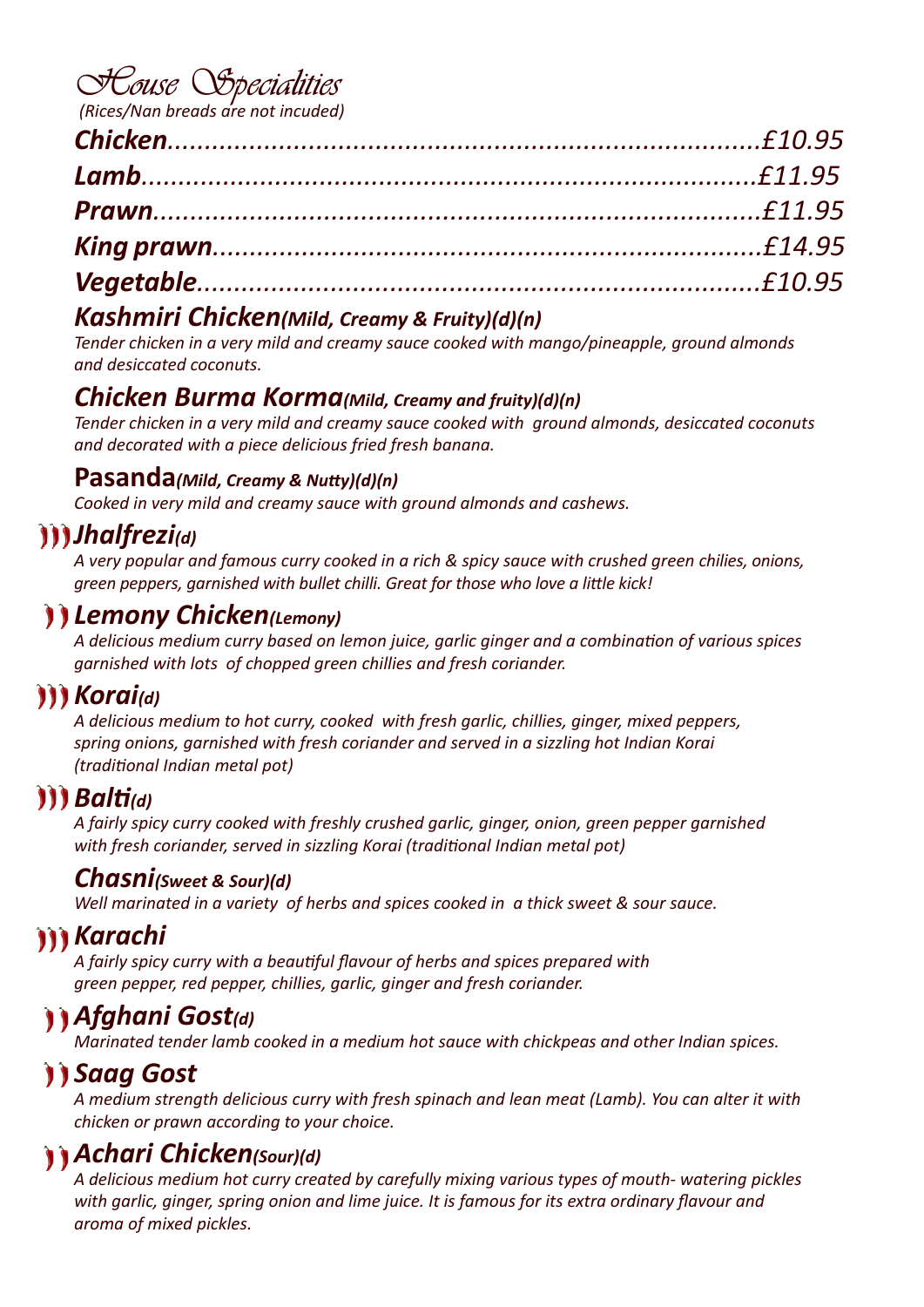### *Methi Gost/Lamb*

*A medium hot curry based on Methi (Fenugreek) cooked in a thick sauce with garlic, ginger, fresh coriander and spring onion. Famous for an extra aroma of Methi and its health benefit.*

### *Keema Begun*

*Minced lamb and aubergine cooked in a thick sauce with cardamom, garlic, ginger and garam masala. Another very popular curry.*

## **Traditional Curry**

| Vegetable£10.50 |  |
|-----------------|--|

#### *Bhuna*

*The most popular and everyday eaten curry in Indian subcontinent, cooked with fresh garlic, ginger, methi, tomato, coriander and other Indian spices.*

#### *Kurma(Mild & Creamy)(c)(d)*

*One of the most exotic dishes from the North India, cooked in a delicious creamy sauce with mild spices, desiccated coconut, ground almonds and sprinkle of cardamoms.*

#### *Pathia(Hot, Sweet &Sour)*

*Cooked with mango chutney, lemon juice, chili and mixture other spices which has a lovely combination of sweet, sour and hot after taste.*

### *Dhanshak*

*Cooked in a thick sauce with red lentils, pineapple, freshly crushed garlic, ginger and other spices.*

### *Dopiaza*

*'Dopiaz' means double onion which means it is an extra onion-based curry in a medium hot sauce with pepper, garlic, ginger and other spices. Onion lovers will simply love it.*

### *Rogan Josh*

*An extra tomato-based curry, specially cooked in a medium hot sauce with freshly crushed garlic, ginger, cumin and combination of other spices.*

#### *Madras*

*People from Madras in South India love hot and spicy food that is where the name came from. It is a hot curry cooked with hot chilli powder, garlic, ginger, lemon juice and tomato paste.*

#### *Vindaloo*

*It is an exceedingly hot curry, specially designed for the braves who don't care for the next morning! Only can be complained about if it is not hot enough.*

## **Tikka Masala Dishes**

*One of the most popular curries all over the world, cooked with marinated cubes of succulent chicken breast/tender lamb/ freshwater king prawn in mild and creamy sauce with desiccated coconut and ground almonds. All Tikka Masala dishes below are very mild and creamy and served on its own. (Contains dairy and nuts)*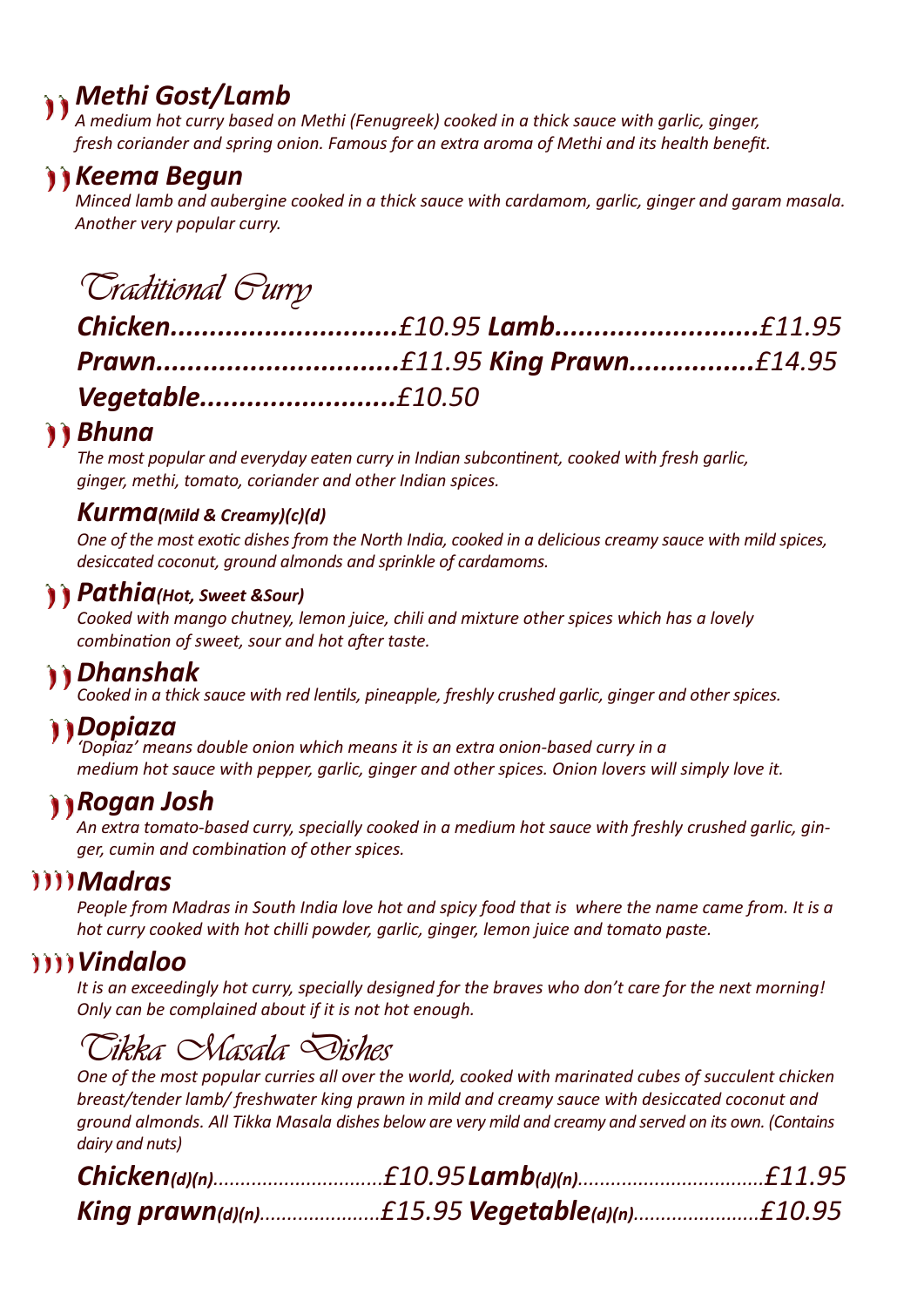# **Biryanis**

*A very popular dish with the aristocracy of Mughal origin which is mostly enjoyed on very special occasions, like weddings and other big celebrations in India, Bangladesh and Pakistan. This popular dish is cooked with quality basmati rice, meat according to your choice, garlic, ginger and other herbs and spices, served with a delicious mixed vegetable sauce on the side.*

| Chicken Biryani£12.95 Lamb Biryani£13.95      |
|-----------------------------------------------|
| Prawn Biryani£13.95 King Prawn Biryani£15.95  |
| Vegetable Biryani£12.95    Fish Biryani£14.95 |

*Pure and aromatic basmati rice specially cooked in mixture of delicious spices with pieces of fresh Scottish Haddock.*

*Jeet Special Biryani(d)(c)*.......................................................*£14.95 House special recipe, cooked with very specially selected aromatic basmati rice, marinated pieces of succulent chicken, tender lamb, fresh prawn and a combination of other special spices and herbs.*



| Vegetable side dishes                                                                                  |        |
|--------------------------------------------------------------------------------------------------------|--------|
|                                                                                                        | £4.95  |
| Mixed fresh vegetable stir fried with garlic, onion and other herbs.                                   |        |
|                                                                                                        |        |
| Stir fried spinach with garlic & onion.                                                                |        |
| Spinach and cubes of Indian cheese (Paneer)                                                            | £5.95  |
| <b>Saag Aloo.</b>                                                                                      | £4.95  |
| Lightly fried fresh spinach and baby potato with garlic, onion and other herbs.                        |        |
|                                                                                                        | £4.95  |
| Stir fried fresh cauliflower with onion, garlic and other herbs.                                       |        |
|                                                                                                        | £4.95  |
| Sautéed baby potato and fresh cauliflower with garlic, onion and other herbs.                          |        |
|                                                                                                        | £5.95  |
| Sautéed baby potato and scrambled in egg with herbs and spices.                                        |        |
|                                                                                                        | £5.95  |
| Baby Potato, peas and home-made Indian cheese cooked in a delicious dry sauce.                         |        |
|                                                                                                        | £4.95  |
| Stir fried Okra with garlic, onion and herbs.                                                          |        |
|                                                                                                        |        |
| Fresh mushrooms stir fried in oil with garlic, onion and other spices.                                 |        |
|                                                                                                        |        |
| Chickpeas cooked in a delicious dry sauce.                                                             |        |
|                                                                                                        | £4.95. |
| Lentils simmered in vegetable ghee and fresh garlic.                                                   |        |
|                                                                                                        | £16.95 |
| A selection of different vegetables served in an Indian Thali (big plate) with mixed vegetable, bhindi |        |
| bhazi, mushroom bhazi, Tarka dal, raita, chapati and portion of boiled/saffron rice.                   |        |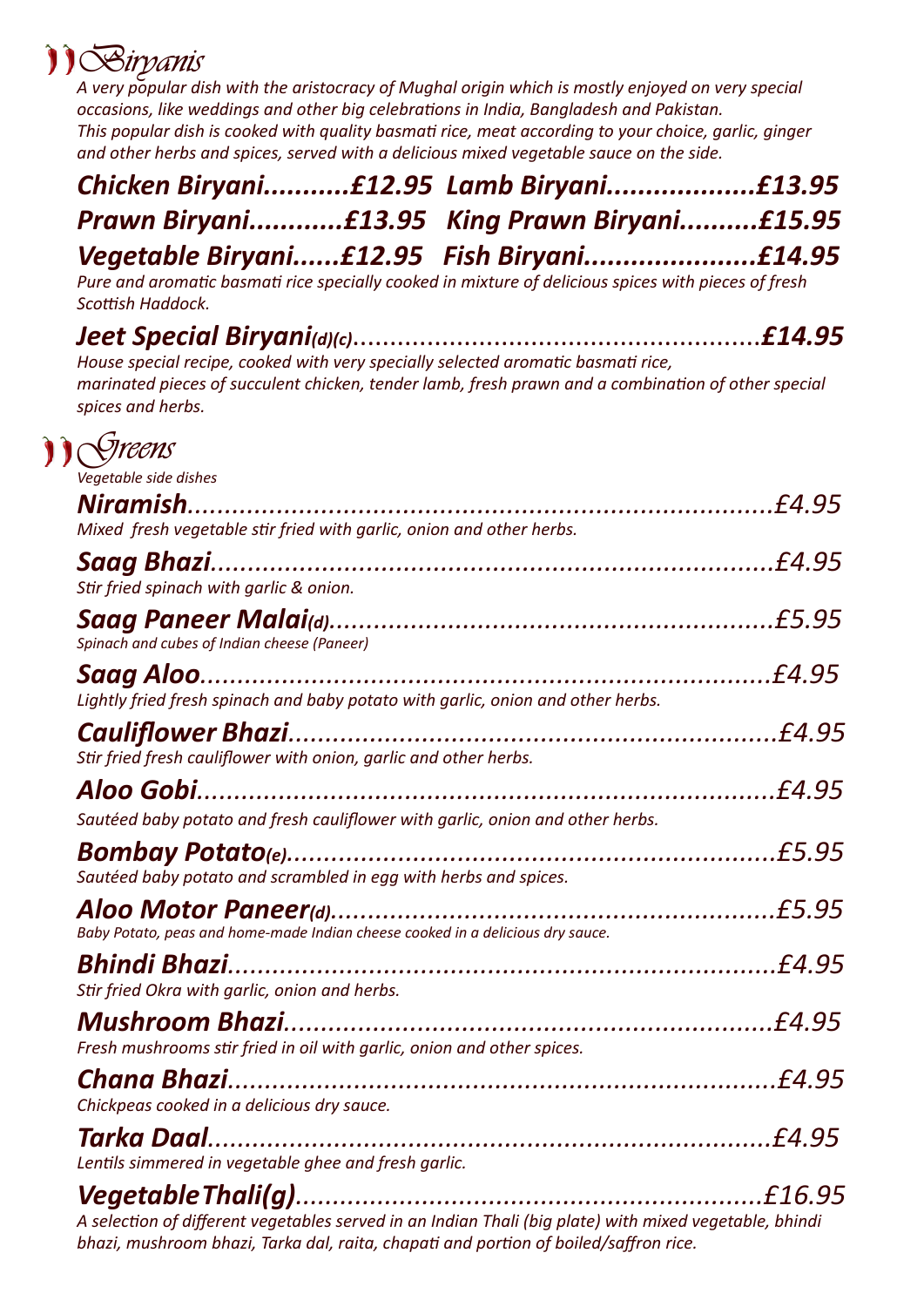# **Thai Menu**

*Our experienced chef hasn't forgotten those who love Thai cuisine.*

| <b>Starter</b>                                                                                                                                            |
|-----------------------------------------------------------------------------------------------------------------------------------------------------------|
| £4.95<br>Mixed vegetable, stuffed in a roll shaped pastry and deep fried.                                                                                 |
| £4.95<br><b><i>(i) Prawn Roll.</i></b><br>Specially selected prawns, wrapped in a roll shaped pastry and deep fried.                                      |
| <b>Mains</b>                                                                                                                                              |
| A very popular Thai curry cooked with mixture of traditional Thai sauces, chili, ginger and spring onions.                                                |
| Slices of succulent chicken cooked in medium hot Thai sauce with fresh garlic, ginger, chilli and extra<br>amount of quality cashew nuts.                 |
| A medium to hot Thai curry cooked with coconut milk, Thai chillies paste, lemon leaf, and sprinkle of aromatic<br>lemon grass.                            |
| Slices of juicy chicken cooked in a special Thai medium, hot sauce with baby aubergines, chilli paste,<br>coconut milk, lemon leaf and fresh lemon grass. |
| £4.50                                                                                                                                                     |

*Quality basmati rice fried in vegetable oil with Soy saucy, egg and tomato, garnished with cucumber.*

## **European Dishes**

*All the European dishes are served with French fries (Chips) and fresh green salad.*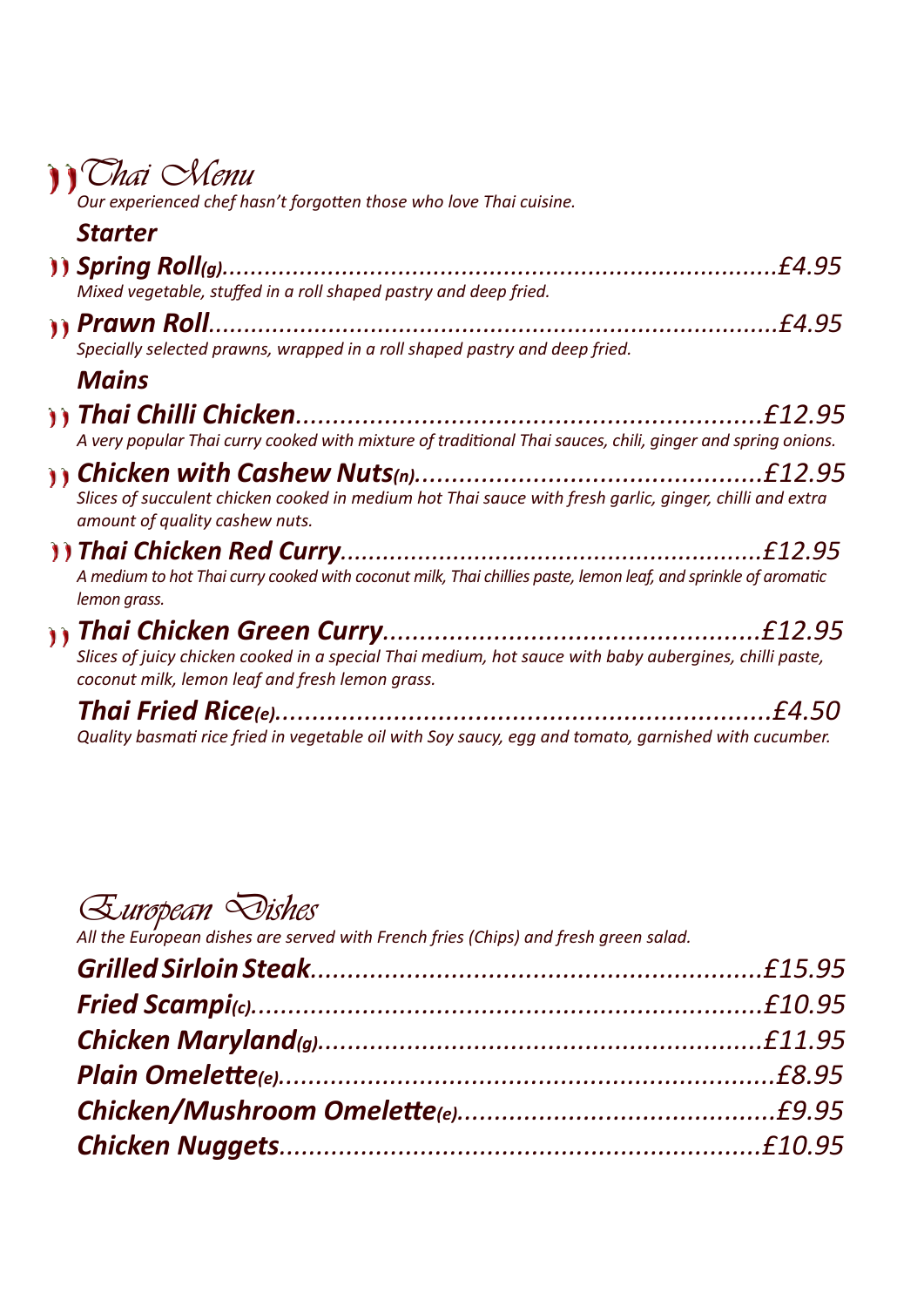## Rice:

# Unleavened Indian Rread(Nan)

All the nan breads contain gluten, dairy and egg.

### Paratha(g)

## Chapati(g)